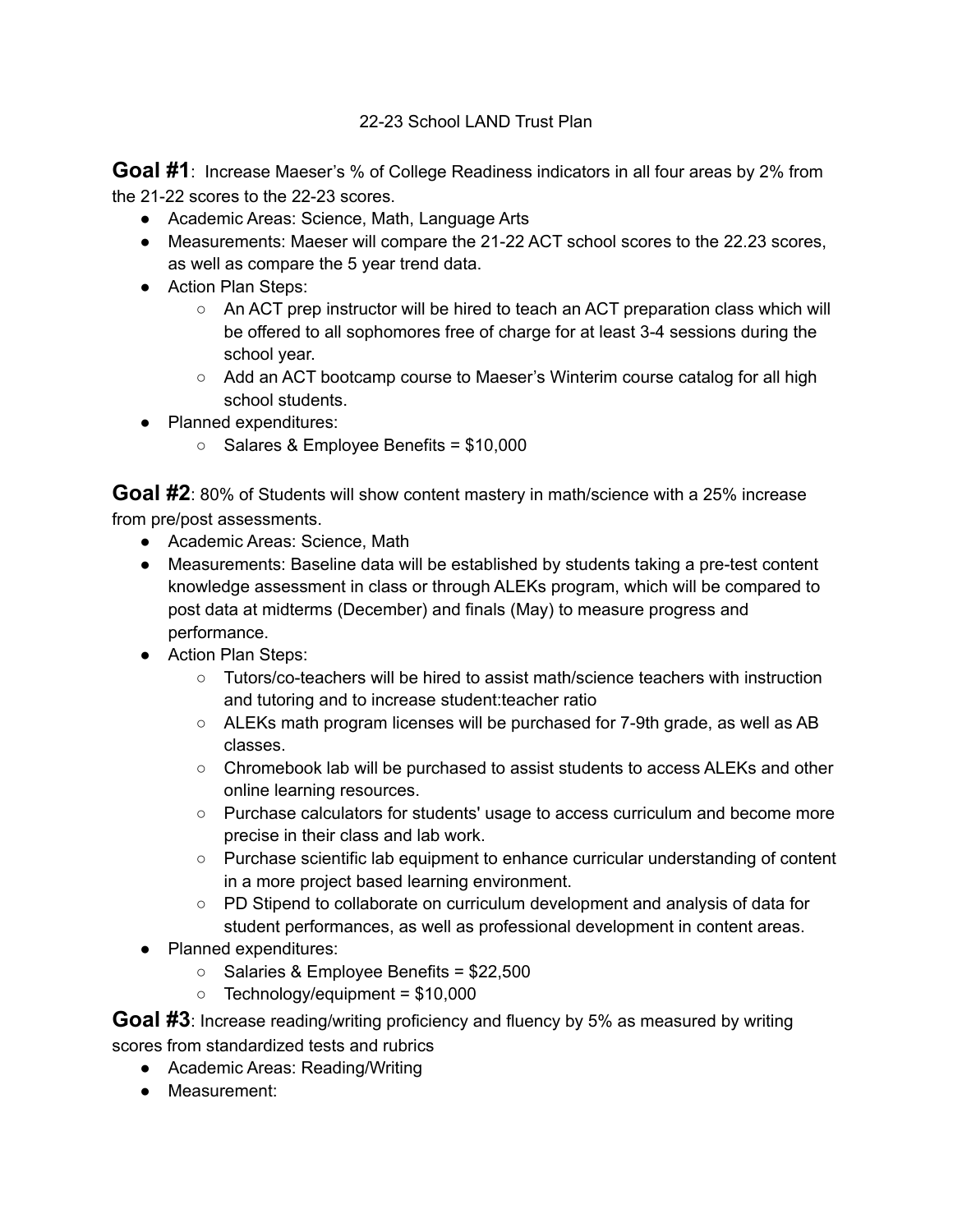- Compare 21-22 scores to 22-23 scores in English, Reading, and Writing.
- IEW Writing rubric comparison pre-post semester in Socratic classes
- Action Plan Steps:
	- $\circ$  RISE testing will begin in April; results will be given by USBE data gateway when available to LEAs.
	- Online continued support and development for Institute of Excellence in Writing (IEW) professional development for all Socratic faculty
	- Chromebook lab will be purchased for writing lab creation and to give students access to online writing resources as well as Google classroom
	- Purchase of personal copies of classical novels for students to use and keep for reference and learning.
- Expenditures:
	- Professional and Technical Services = \$3000
	- $\circ$  Technology Equipment = \$7500
	- Texts/Curriculum: \$8000

**Goal #4**: Increase and/or maintain graduation rate >95% while promoting college and career readiness

- Academic Area: HS graduation, College & career readiness
- Measurement:
	- Analyze data gateway graduation data to maintain 95% or higher graduation rate
	- Compare state and school data for retention, transfer, and graduation
	- Analyze ACT data for college and career readiness through annual reports and compare year to year cohorts
- Action Plan Steps:
	- Hire instructors to develop remediation curriculum and assist students in remediation of failed courses
	- Create and implement instructional materials to support resilience and academic behaviors.
	- Chromebook lab purchase to Increase counseling resources and student access to interest surveys and college/career readiness
	- Hire academic tracker and counseling intern for academic support of at-risk students as well as tracking graduation progress.
- Expenditures:
	- $\circ$  Salaries and employee benefits = \$10,000
	- $\circ$  Technology and equipment = \$5500

**Goal #5:** Provide and increase digital citizenship training to faculty and students.

- Academic Area: Digital citizenship
- Action Plan Steps:
	- Professional development provided for all faculty and staff during teacher week
		- Incorporate best practice principles into course syllabus, expectations, and disclosures
		- Review acceptable use policy with every student, family, and faculty annually.